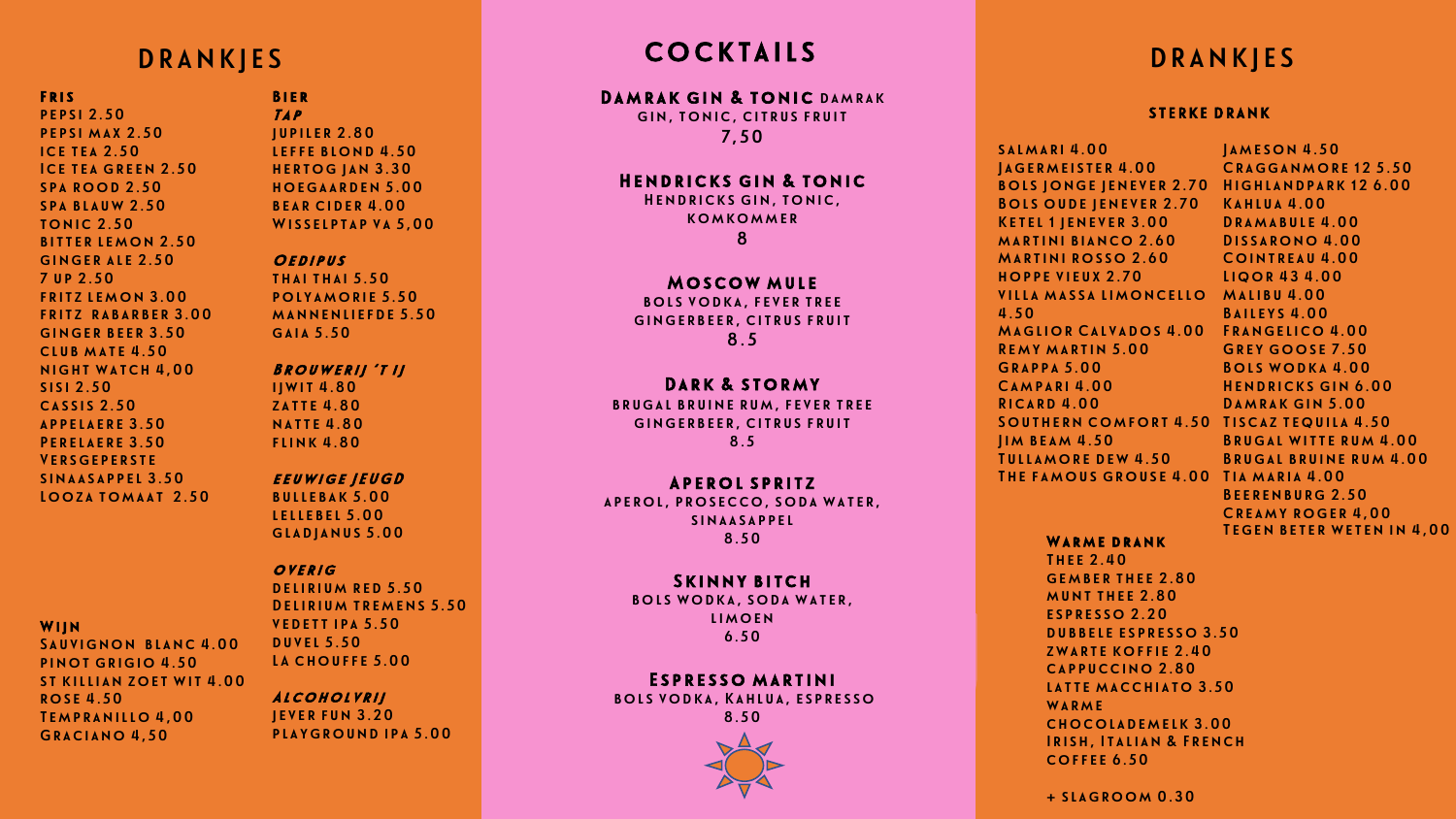# Menu

Bieten Gazpacho 4,5 Gazpacho van rode biet met gember, gegarneerd met gebakken rode kool en sesamzaad (vegan)

#### Venkel - sinaasappel salade 6

Venkel, sinaasappel en rucola met gegrilde kikkererwten in een zoetzure dressing (vegan)

#### Bloemkool nuggets 6,5

Gefrituurde bloemkoolroosjes met een smokey oosterse saus (vegan)

#### Zomerse Witlof 6,5

Witlof gemarineerd in balsamico uit de oven, geserveerd met rozijnen, cranberry's en pijnboompitjes (vegan)

#### Spaans-Marokkaanse Tortilla 6,5

Spaans-Marokkaanse Tortilla van aardappel en ei geserveerd met een mierikswortelsausje en rode uienchutney (vega)

### Caponata 7

Siciliaanse auberginestoof met courgette lauw geserveerd met ciabatta (vegan)

#### Ricotta - rolletjes 7,5

Opgerolde courgette gevuld met ricotta geserveerd in een licht pittige arrabiata saus (vega)

#### Carnitas 9

Twee kleine tortilla's met varkensschouder gegaard met sinaasappel, geserveerd met radijs, ingelegde ui en een crème fraîche - sausje.

Toetie Rabarber Crumble 7,5 Crumble met rabarber en aardbei, geserveerd met een bolletje vanille-ijs of vegan custard (vegan)

'SKEK

'Skek is een safe space WAAR WE DE VEILIGHEID VAN onze gasten waarborgen. WIJ TOLEREREN GEEN enkele VORM VAN haat, discriminatie, pesten of intimidatie.

## WORD JE LASTIGGEVALLEN? meld HET BIJ DE BAR.



### hEB JE ALLERGIEEN? Meld HET BIJ DE BEDIENING.

# Snacks

Huisgemaakte frietjes (vegan) 4,5

Bitterballen (vegan) 6,50

Kaasstengels (vega) 6,50

NACHO'S 8 Nacho's met cheddar, huisgemaakte salsa, crème fraiche en topping van rode ui en jalapeno (vega)

Broodmandje 5,50 Broodmandje geserveerd met huisgemaakte hummus, olijfolie en gezouten boter (vega)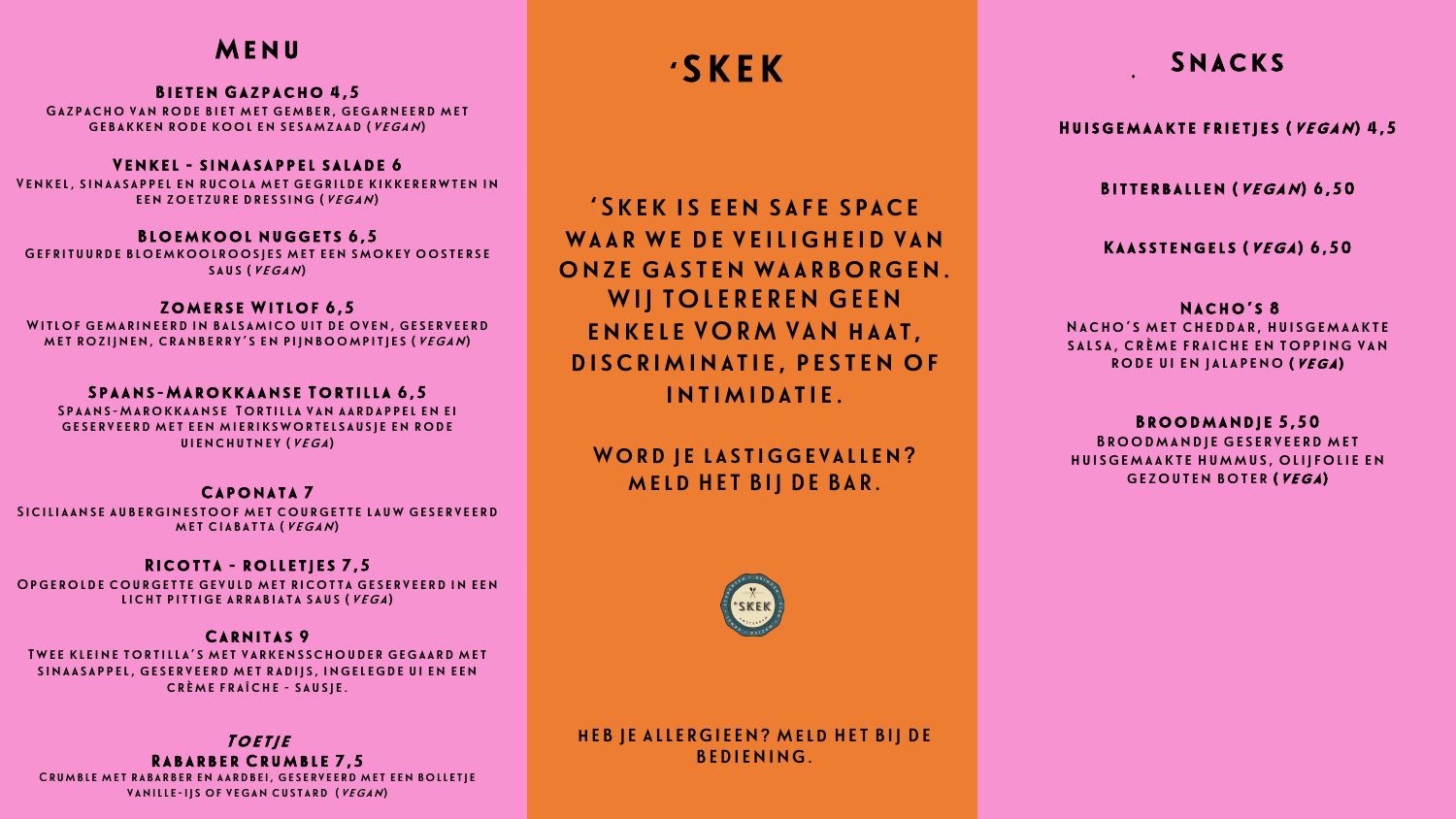Soft drinks pepsi 2.50 pepsi max 2.50 ice tea 2.50 Ice tea green 2.50 **SPA ROOD 2.50** spa blauw 2.50 tonic 2.50 bitter lemon 2.50 ginger ale 2.50 7 up 2.50 fritz lemon 3.00 fritz rabarber 3.00 ginger beer 3.50 club mate 4.50 night watch 4,00 sisi 2.50 cassis 2.50 appelaere 3.50 Perelaere 3.50 Fresh orange juice 3.50 Looza tomato 2.50

wine

Sauvignon blanc 4.00 pinot grigio 4.50 st killian zoet wit 4.00 rose 4.50 Tempranillo 4,00 Graciano 4,50

#### beer Tap jupiler 2.80 leffe blond 4.50 hertog jan 3.30 hoegaarden 5.00 bear cider 4.00

Wisseltap va 5.00

#### OEDIPUS

thai thai 5.50 polyamorie 5.50 mannenliefde 5.50 gaia 5.50

#### Brouwerij 't ij ijwit 4.80

zatte 4.80 natte 4.80 flink 4.80

#### eeuwige JEUGD

bullebak 5.00 lellebel 5.00 gladjanus 5.00

#### **OTHER**

vedett ipa 5.50 duvel 5.50 LA CHOUFFE 5.00 DELIRIUM RED 5.50 Delirium tremens 5.50

Alcoholvrij jever fun 3.20 playground ipa 5.00

# DRINKS COCKTAILS DRINKS

#### Damrak gin & tonic damrak gin, tonic, citrus

fruit 7.5

#### Hendricks gin & tonic

Hendricks gin, tonic, **CUCUMBER** 8.5

#### Moscow mule

bols vodka, fever tree gingerbeer, citrus fruit 8.5

#### DARK & STORMY

brugal brown rum, fever tree gingerbeer, citrus fruit 8.5

#### Aperol spritz

aperol, prosecco, soda water, orange fruit 8.50

#### Skinny bitch

bols wodka, soda water, lime 6.50

#### Espresso martini

bols vodka, Kahlua, espresso 8.50



#### strong drinks

salmari 4.00 Jagermeister 4.00 bols jonge jenever 2.70 Bols oude jenever 2.70 Ketel 1 jenever 3.00 martini bianco 2.60 Martini rosso 2.60 hoppe vieux 2.70 villa massa limoncello 4.50 Nolly prat Maglior Calvados 4.00 Remy martin 5.00 Grappa 5.00 Campari 4.00 Ricard 4.00 Southern comfort 4.50 Brugal white rum 4.00 Jim beam 4.50 Tullamore dew 4.50 The famous grouse 4.00 Beerenburg 2.50

Jameson 4.50 Cragganmore 12 5.50 Highlandpark 12 6.00 Kahlua 4.00 Dramabule 4.00 Dissarono 4.00 Cointreau 4.00 Liqor 43 4.00 Malibu 4.00 Baileys 4.00 Frangelico 4.00 Grey goose 7.50 Bols wodka 4.00 Hendricks gin 6.00 DAMRAK GIN 5.00 Tiscaz tequila 4.50 Brugal brown rum 4.00 Tia maria 4.00 Creamy roger 4,00 Tegen beter weten in 4,00

WARM DRINKS

tea 2.40 ginger tea 2.80 mint tea 2.80 espresso 2.20 double espresso 3.50 black coffee 2.40 cappuccino 2.80 latte macchiato 3.50 WARM CHOCOLATEMILK 3.00 Irish, Italian & French coffee 6.50

+ Whipped cream 0,30